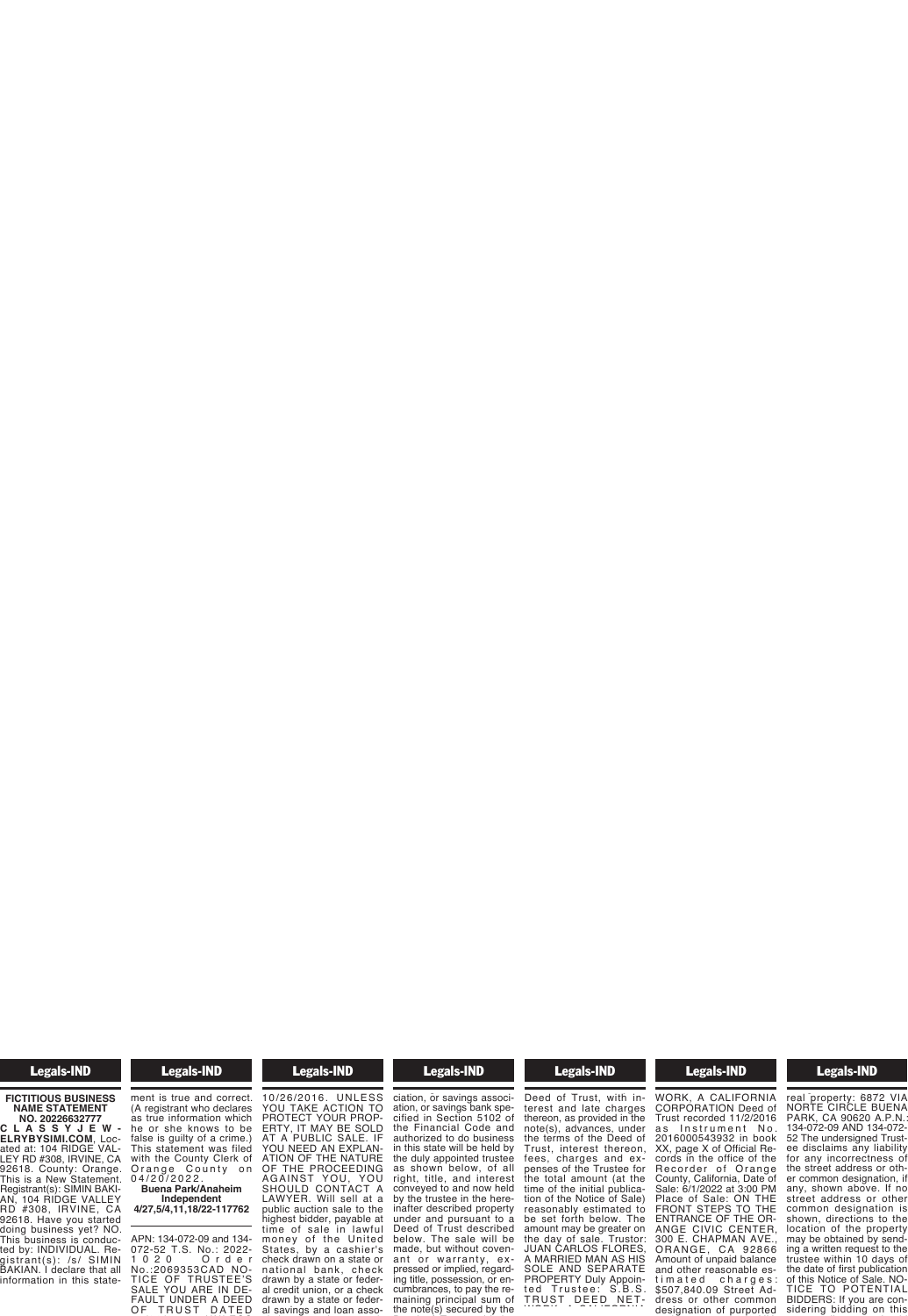**Example 18 Legals-IND**  $B<sub>2</sub>$  and  $C<sub>2</sub>$  in  $B<sub>2</sub>$ sidering bidding on this property lien, you should understand that there are risks involved in bidding at a trustee auction. You will be bidding on a lien, not on the property itself. Placing the highest bid at a trustee auction does not automatically entitle you to free and clear ownership of the property. You should also be aware that the lien being auctioned off may be a junior lien. If you are the highest bidder at the auction, you are or may be responsible for paying off all liens senior to the lien being auctioned off; before you can receive clear title to the property. You are encouraged to investigate the existence, priority, and size of outstanding liens that may exist on this property by contacting the county recorder's office or a title insurance company, either of which may charge you a of milion may onally you you consult either of these resources, you should be aware that the same lender may hold more than one mortgage or deed of one mortgage or deed of<br>trust on the property. NO-<br>TICE TO PROPERTY TICE TO PROPERTY OWNER: The sale date shown on this notice of sale may be postponed one or more times by the mortgagee, beneficiary, trustee, or a court, pursuant to Section 2924g of the California Civil Code. The law requires that information about trustee sale postponements be made available to you and to the public, as a courtesy to those not present at the sale. If you wish to learn whether your sale date has been postponed, and, if applicable, the rescheduled time and date for the sale of this property, you may call FOR SALES IN-FORMATION, PLEASE CALL (855) 986-9342 or visit this internet web-site www.superiordefault.com, using the file number assigned to this case 2022- 1020. Information about postponements that are very short in duration or that occur close in time to the scheduled sale may not immediately be reflected in the telephone information or on the internet web-site. The best way to verify postponement information is to attend the scheduled sale. NOTICE TO TENANT: You may have a right to purchase this property after the trustee auction if conducted after January 1, 2021, pursuant to Section 2924m of the California Civil Code. If you are an "eligible tenant buyer," you gible tenant buyer," you<br>can purchase the property

if you match the last and highest bid placed at the trustee auction. If you are an "eligible bidder," you may be able to purchase the property if you exceed the last and highest bid placed at the trustee auction. There are three steps to exercising this right of purchase. First, 48 hours after the date of the trustee sale, you can call FOR SALES INFORMATION, PLEASE CALL (855) 986- 9342, or visit this internet website www.superiordefault.com, using the file number assigned to this case 2022-1020 to find the date on which the trustee's sale was held, the amount of the last and highest bid, and the address of the trustee. Second, you must send a written notice of intent to place a bid so that the trustee receives it no more than 15 days after the trustee's sale. Third, you must submit a bid, by remitting the funds and af-<br>fidavit described in Section 2924m(c) of the Civil Code, so that the trustee receives it no more than 45 days after the trustee's sale. If you think you may qualify as an "eligible ten-

ant buyer" or "eligible bid-

0 4 / 2 0 / 2 0 2 2 .

#### **Example 18 Legals-IND**  $\blacksquare$

ant buyer or "eligible bidder," you should consider contacting an attorney or appropriate real estate professional immediately for advice regarding this potential right to purchase. Date: 4/26/2022 S.B.S. TRUST DEED NET-WORK, A CALIFORNIA CORPORATION. 31194 La Baya Drive, Suite 106, Westlake Village, California, 91362 (818)991-4600. By: Colleen Irby, Trustee Sale Officer. WE ARE AT-TEMPTING TO COL-LECT A DEBT, AND ANY INFORMATION WE OB-TAIN WILL BE USED FOR THAT PURPOSE. (TS# 2022-1020 SDI-23255) **Anaheim Independent 5/11,18,25/2022-118048**

## **FICTITIOUS BUSINESS NAME STATEMENT NO. 20226631952**

**CUSTOM FINANCIAL SOLUTIONS GROUP**, Located at: 632 W VER-MONT AVE, ANAHEIM, CA 92805. County: Orange. This is a New Statement. Registrant(s): BARRY BROWN, 632 W VERMONT AVE, ANA-HEIM, CA 92805. Have you started doing business yet? NO. This business is conducted by: IN-DIVIDUAL. Registrant(s): /s/ BARRY BROWN. I declare that all information in this statement is true and correct. (A registrant who declares as true information which he or she knows to be false is guilty of a crime.) This statement was filed with the County Clerk of Orange County on 04/08/2022. **Buena Park/Anaheim**

**Independent 4/27,5/4,11,18/22-117763**

**FICTITIOUS BUSINESS**

**NAME STATEMENT NO. 20226632630 GIL COLLECTIONS LLC**, Located at: 155 N RIVER-

VIEW DR, ANAHEIM, CA 92808. County: Orange. This is a New Statement. Registrant(s): GIL COL-LECTIONS LLC, 155 N RIVERVIEW DR, ANA-HEIM, CA 92808. Have you started doing business yet? NO. This business is conducted by: LIM-ITED LIABILITY CO. Registrant(s): /s/ RYANN CANZLER, CHIEF EXEC-UTIVE OFFICER. I declare that all information in this statement is true and correct. (A registrant who declares as true information which he or she knows to be false is guilty of a crime.) This statement was filed with the County Clerk of Orange County on 04/19/2022. **Buena Park/Anaheim**

**Independent 4/27,5/4,11,18/22-117813**

**FICTITIOUS BUSINESS NAME STATEMENT**

**NO. 20226632781** a) **ULTIMA PRO WREST-LING (UPW)** b) **MACH-1 WRESTLING (M1W)** c) **ULTIMA COMICS** d) **OC BURRITO PROJECT**, Located at: 112 E AMERIGE AVE #234, FULLERTON, CA 92832- 9283. County: Orange. This is a New Statement. Registrant(s): JOSHUA WALDROP, 1519 E CHAPMAN AVE #400, FULLERTON, CA 92831. Have you started doing business yet? NO. This business is conducted by: I N D I V I D U A L . Registrant(s): /s/ JOSHUA WALDROP. I declare that all information in this state ment is true and correct. (A registrant who declares A registrant who declares<br>as true information which<br>he or she knows to be he or she knows to be<br>false is guilty of a crime.) This statement was filed with the County Clerk of

**Buena Park/Anaheim Independent 4/27,5/4,11,18/22-117749**

Orange County on

Legals-IND **FICTITIOUS BUSINESS**

**NAME STATEMENT NO. 20226632467 ELEGANZA STUDIO**,

Located at: 3125 E. CORONADO ST, ANA-HEIM, CA 92806-1915. County: Orange. This is a New Statement. Registrant(s): FANGYUAN LOLA CERAMICS, INC., 3125 E. CORONADO ST, ANAHEIM, CA 92806- 1915. Have you started doing business yet? NO. This business is conducted by: CORPORATION. Registrant(s): /s/ MIAUW KHIN DARMAWAN, PRESIDENT. I declare that all information in this statement is true and correct. (A registrant who decost: (Trogionalit this as which he or she knows to be false is guilty of a crime.) This statement was filed with the County Clerk of Orange County on 04/15/2022.

**Buena Park/Anaheim Independent 4/27,5/4,11,18/22-117750**

## **ORDER TO SHOW CAUSE FOR CHANGE OF NAME CASE NO. 30-2021-01234520**

TO ALL INTERESTED PERSONS: Petitioner: AGNES DU filed a petition with this court for a decree changing names as<br>follows: AGNES YING follows: AGNES YING YING DU to AGNES YING YING TU. THE COURT ORDERS that all persons interested in this matter shall appear before this court at the hearing indicated below to show cause, if any, why the petition for change of name should not be granted. Any person objecting to the name changes described above must file a written objection that includes the reasons for the objection at least two court days before the matter is scheduled to be heard and must appear at the hearing to show cause why the petition should not be granted. If no written objection is timely filed, the court may grant the petition without a

hearing. **NOTICE OF HEARING** 06/01/2022, 8:30 a.m.

D100 REMOTE Central Justice Center 700 Civic Center Drive

West Santa Ana, CA 92701 A copy of this Order to Show Cause shall be published at least once each week for four successive weeks prior to the date set for hearing on the petition in the following newspaper of general circulation, printed in this county:

Independent Date: 4/06/2022 Judge Layne H Melzer Judge of the Superior Court **Anaheim Independent**

**4/27,5/4,11,18/22-117771**

## **FICTITIOUS BUSINESS NAME STATEMENT NO. 20226632321**

**TACTICAL LEAGUE**, Located at: 605 S VICKI LN, ANAHEIM, CA 92804. County: Orange. This is a New Statement. Registrant(s): TACTICAL LEAGUE LLC, 605 S VICKI LN, ANAHEIM, CA 92804. Have you started doing business yet? NO. This business is conduc-<br>ted by: LIMITED LIABIL-ITY CO. Registrant(s): /s/ MICHAEL GONZALEZ, CHIEF EXECUTIVE OF-FICER. I declare that all information in this statement is true and correct. (A registrant who declares<br>as true information which he or she knows to be false is guilty of a crime.) This statement was filed with the County Clerk of Orange County on

0 4 / 1 3 / 2 0 2 2 . **Buena Park/Anaheim**

## **Example 18 Legals-IND**  $\overline{\phantom{a}}$   $\overline{\phantom{a}}$   $\overline{\phantom{a}}$   $\overline{\phantom{a}}$   $\overline{\phantom{a}}$   $\overline{\phantom{a}}$   $\overline{\phantom{a}}$   $\overline{\phantom{a}}$   $\overline{\phantom{a}}$   $\overline{\phantom{a}}$   $\overline{\phantom{a}}$   $\overline{\phantom{a}}$   $\overline{\phantom{a}}$   $\overline{\phantom{a}}$   $\overline{\phantom{a}}$   $\overline{\phantom{a}}$   $\overline{\phantom{a}}$   $\overline{\phantom{a}}$   $\overline{\$

**Buena Park/Anaheim Independent 5/4,11,18,25/22-118106**

**FICTITIOUS BUSINESS NAME STATEMENT NO. 20226633363**

**MRICO. CLEANING SER-VICE**, Located at: 10852 RUSTIC LN, ANAHEIM, CA 92804. County: Or-<br>ange. This is a Change, ange. This is a Change, previous no. 2 0 1 7 6 4 9 3 1 6 6 . Registrant(s): MANUEL RICO, 10852 RUSTIC LN, ANAHEIM, CA 92804. Have you started doing business yet? YES, business yet? YES<br>01/01/2006. This business is conducted by: INDI-VIDUAL. Registrant(s): /s/ MANUEL RICO. I declare that all information in this statement is true and correct. (A registrant who declares as true information which he or she knows to be false is guilty of a crime.) This statement was filed with the County Clerk of Orange County on 04/27/2022. **Buena Park/Anaheim**

## **Independent 5/4,11,18,25/22-118129**

## **FICTITIOUS BUSINESS NAME STATEMENT NO. 20226632780**

**TAQUERIA GUERRERO**, Located at: 938 S HAR-BOR BLVD, SANTA ANA, CA 92704. County: Orange. This is a New Statement. Registrant(s): MAR-GARITA NAVA VELENTE, 938 S HARBOR BLVD, SANTA ANA, CA 92704. Have you started doing<br>business yet? YES business yet? YES, 06/05/2003. This business is conducted by: INDI-VIDUAL. Registrant(s): /s/ MARGARITA NAVA VALENTE. I declare that all information in this statement is true and correct. (A registrant who declares as true information which he or she knows to be false is guilty of a crime.) This statement was filed with the County Clerk of Orange County on 0 4 / 2 0 / 2 0 2 2 .

**Buena Park/Anaheim Independent 5/4,11,18,25/22-118156**

## **FICTITIOUS BUSINESS NAME STATEMENT NO. 20226633099**

**TODAY OUTLET**, Located at: 3135 W VALLEJO DR, ANAHEIM, CA 92804. County: Orange. This is a New Statement. Registrant(s): JOSEFINA VAL-LIN & MAJID IRANI, 3135 W VALLEJO DR, ANA-HEIM, CA 92804. Have you started doing business yet? YES, 04/10/2022. This business is conducted by: MAR-RIED COUPLE. Registrant(s): /s/ JOSEFINA VALLIN. I declare that all information in this statement is true and correct. (A registrant who declares as true information which<br>he or she knows to be he or she knows to be false is guilty of a crime.) This statement was filed with the County Clerk of Orange County on 0 4 / 2 5 / 2 0 2 2 . **Buena Park/Anaheim**

## **Independent 5/4,11,18,25/22-118201**

## **FICTITIOUS BUSINESS NAME STATEMENT**

**NO. 20226633955 BILL JOHN DESIGNS**, Located at: 2899 E<br>CORONADO ST#B.ANA CORONADO ST #B, ANA-HEIM, CA 92806. County: Orange. This is a New Statement. Registrant(s): WILLIAM KEITH JOHN, 4325 CANDLEBERRY AVE, SEAL BEACH, CA 90740. Have you started doing business yet? NO. This business is conducted by: INDIVIDUAL. Registrant(s): /s/ WILLIAM JOHN. I declare that all information in this statement is true and correct. (A registrant who declares as true information which he or she knows to be



#### he or she knows to be false is guilty of a crime.) This statement was filed with the County Clerk of Orange County on

0 5 / 0 4 / 2 0 2 2 . **Buena Park/Anaheim Independent**

**5/11,18,25,6/1/22-118327**

## **FICTITIOUS BUSINESS NAME STATEMENT NO. 20226633835**

**VENTUON**, Located at: 4790 IRVINE BLVD 105- 465, IRVINE, CA 92620. County: Orange. This is a New Statement. Registrant(s): DND CREATIVE GROUP, INC, 4790 IRVINE BLVD 105-465, IRVINE, CA 92620. Have you started doing busi-<br>ness yet? YES, ness yet? YES, 05/02/2022. This business is conducted by: COR-PORATION. Registrant(s)<br>/s/.IAMIE LEE\_CHIEE EX /s/ JAMIE LEE, CHIEF EX-ECUTIVE OFFICER. I declare that all information in this statement is true correct. (A registrant who declares as true information which he or she knows to be false is guilty of a crime.) This statement was filed with the County Clerk of Orange County on 05/03/2022. **Buena Park/Anaheim Independent**

**5/11,18,25,6/1/22-118330**

T.S. No.: 20-4406

Notice of Trustee's Sale Loan No.: \*\*\*\*\*\*\*720 APN: 128-151-11 You Are In Default Under A Deed Of Trust Dated 1/3/2007. Unless You Take Action To Protect Your Property, It May Be Sold At A Public Sale. If You Need An Explanation Of The Nature Of The Proceeding Against You, You Should Contact A Lawyer. A public auction sale to the highest bidder for cash, cashier's check drawn on a state or national bank, check drawn by a state or federal credit union, or a check drawn by a state of federal savings and loan association, or savings association, or savings bank specified in Section 5102 of the Financial Code and authorized to do business in this state will be held by the duly appointed trustee as shown below, of all right, title, and interest conveyed to and now held by the trustee in the hereinafter described property under and pursuant to a Deed of Trust described below. The sale will be made, but without covenant or warranty, expressed or implied, regarding title, possession, or encumbrances, to pay the remaining principal sum of the note(s) secured by the Deed of Trust, with interest and late charges thereon, as provided in the note(s), advances, under the terms of the Deed of Trust, interest thereon, fees, charges and ex-penses of the Trustee for the total amount (at the time of the initial publication of the Notice of Sale) reasonably estimated to be set forth below. The amount may be greater on the day of sale. Trustor: Lazaro Pineda And Eneyda Pineda, Husband and Wife as Joint Tenants Duly Appointed Trustee: Prestige Default Services, LLC Recorded 1/10/2007 as Instrument No.<br>2007000015720 of Official 2007000015720 of Official Records in the office of the<br>Recorder of Orange County, California, Date of Sale: 6/8/2022 at 3:00 PM Place of Sale: front steps to entrance of Civic Cen-100 East Chapman<br>
1900 East Chapman<br>
2010 Prange Amount Avenue, Orange Amount of unpaid balance and other charges: \$398,688.37 Street Address or other common designation of real property: 308 S Camellia St Anaheim California 92804 A.P.N.: 128- 151-11 The undersigned Trustee disclaims any liab-

#### **Example 12 A.P.N.** 151-11 The understanding under the unit of the understanding the unit of the unit of the unit of the unit of the unit of the unit of the unit of the unit of the unit of the unit of the unit of the unit of the unit of the u

Trustee disclaims any liability for any incorrectness of the street address or other common designation, if any, shown above. If no street address or other common designation is shown, directions to the location of the property may be obtained by sending a written request to the beneficiary within 10 days of the date of first publication of this Notice of Sale Notice To Potential Bidders: If you are considering bidding on this property lien, you should understand that there are risks involved in bidding at a trustee auction. You will be bidding on a lien, not on the property itself. Placing the highest bid at a trustee auction does not automatically entitle you to free and clear ownership<br>of the property You of the property. You should also be aware that the lien being auctioned off may be a junior lien. If you are the highest bidder at the auction, you are or may be responsible for paying off all liens senior to the lien being auctioned off, before you can receive clear title to the property. You are encouraged to investigate the existence, priority, and size of outstanding liens that may exist on this property by contacting the county recorder's office or a title insurance company, either of which may charge you a fee for this information. If you consult either of these resources, you should be aware that the same lender may hold more than one mortgage or deed of trust on the property. All checks payable to Prestige Default Services, LLC. Notice To Property Owner: The sale date shown on this notice of sale may be postponed one or more times by the mortgagee beneficiary, trustee, or a court, pursuant to Section 2924g of the California Civil Code. The law requires that information about trustee sale postponements be made available to you and to the public, as a courtesy to those not present at the sale. If you wish to learn whether your sale date has been postponed, and, if applicable, the rescheduled time and date for the sale of this property, you may call (877) 440-4460 or visit this Internet Web site https://mkconsultantsinc.c om/trustees-sales/, using the file number assigned to this case 20-4406. Information about postponements that are very short in duration or that occur close in time to the scheduled sale may not immediately be reflected in the telephone information or on the Internet Web site. The best way to verify postponement information is to attend the scheduled sale. Notice To Tenant: You may have a right to purchase this property after the trustee auction pursuant to Section 2924m of the California Civil Code. If you are an "eli-

gible tenant buyer," you can purchase the property if you match the last and highest bid placed at the trustee auction. If you are an "eligible bidder," you may be able to purchase the property if you exceed the last and highest bid placed at the trustee auction. There are three steps to exercising this right of purchase. First, 48 hours after the date of the trustee sale, you can call (877) 440-4460, or visit this internet website https://mkconsultantsinc.com/trustees-sales/, using the file number assigned to this case 20-4406 to find the date on which the trustee's sale was held, the amount of the last and highest bid, and the address of the trustee. Second, you must send a written notice of in-

## **Example 18 Legals-IND**  $t<sub>0</sub>$  and  $t<sub>0</sub>$  must be set of  $y$ send a written notice of in-

tent to place a bid so that the trustee receives it no more than 15 days after the trustee's sale. Third, you must submit a bid so that the trustee receives it no more than 45 days after the trustee's sale. If you think you may qualify as an "eligible tenant buyer" or "eligible bidder," you should consider contacting an attorney or appropriate real estate professional immediately for advice regarding this potential right to purchase. Date: 4/28/2022 Prestige Default Services, LLC 1920 Old Tustin Ave. Santa Ana, California 92705 Questions: 949-427-2010 Sale Line: (877) 440-4460 Briana Young, Trustee Briana Youn<br>Sale Officer

**Anaheim Independent 5/11,18,25/2022-118376**

## **ORDER TO SHOW CAUSE FOR CHANGE OF NAME CASE NO.**

**30-2022-01255945** TO ALL INTERESTED PERSONS: Petitioner: AZADEH BOSTAN filed a petition with this court for a decree changing names as follows: AZADEH BOSTAN to ASHLEY AZADEH BOSTAN. THE COURT ORDERS that all persons interested in this matter shall appear before this court at the hearing indicated below to show cause, if any, why the petition for change of name should not be granted. Any person objecting to the name changes described above must file a written objection that includes the reasons for the objection at least two court days before the matter is scheduled to be heard and must appear at the hearing to show cause why the petition should not be granted. If no written objection is timely filed, the court may grant the petition without a

## hearing. **NOTICE OF HEARING** 06/23/2022, 8:30 a.m.

D100 REMOTE<br>Central Justice Center Central Justice Center 700 Civic Center Drive West

Santa Ana, CA 92701 A copy of this Order to Show Cause shall be published at least once each week for four successive weeks prior to the date set for hearing on the petition in the following newspaper of general circulation, printed in this county:

Independent Date: 4/21/2022 Judge Layne H Melzer Judge of the Superior

## Court **Anaheim Independent 5/4,11,18,25/22-118104**

## **FICTITIOUS BUSINESS NAME STATEMENT NO. 20226632515**

**TASH DESIGN & CO.**, Located at: 705 ASHBY LN, BREA, CA 92821. County: Orange. This is a New Statement. Registrant(s): ASHLEY MECCA, 705 ASHBY LN, BREA, CA 92821. Have you started doing business yet? YES, 01/01/2021. This business is conducted by: I N D I V I D U A L . Registrant(s): /s/ ASHLEY MECCA. I declare that all information in this statement is true and correct. (A registrant who declares as true information which he or she knows to be false is guilty of a crime.) This statement was filed with the County Clerk of Orange County on 0 4 / 1 8 / 2 0 2 2 .

## **Buena Park/Anaheim Independent 5/11,18,25,6/1/22-118386**

NOTICE OF TRUSTEE'S SALE Title No. 8764826 ALS No. 2020-4287 YOU ARE IN DEFAULT OF A LIEN, DATED 09/02/2021. UNLESS YOU TAKE AC-TION TO PROTECT